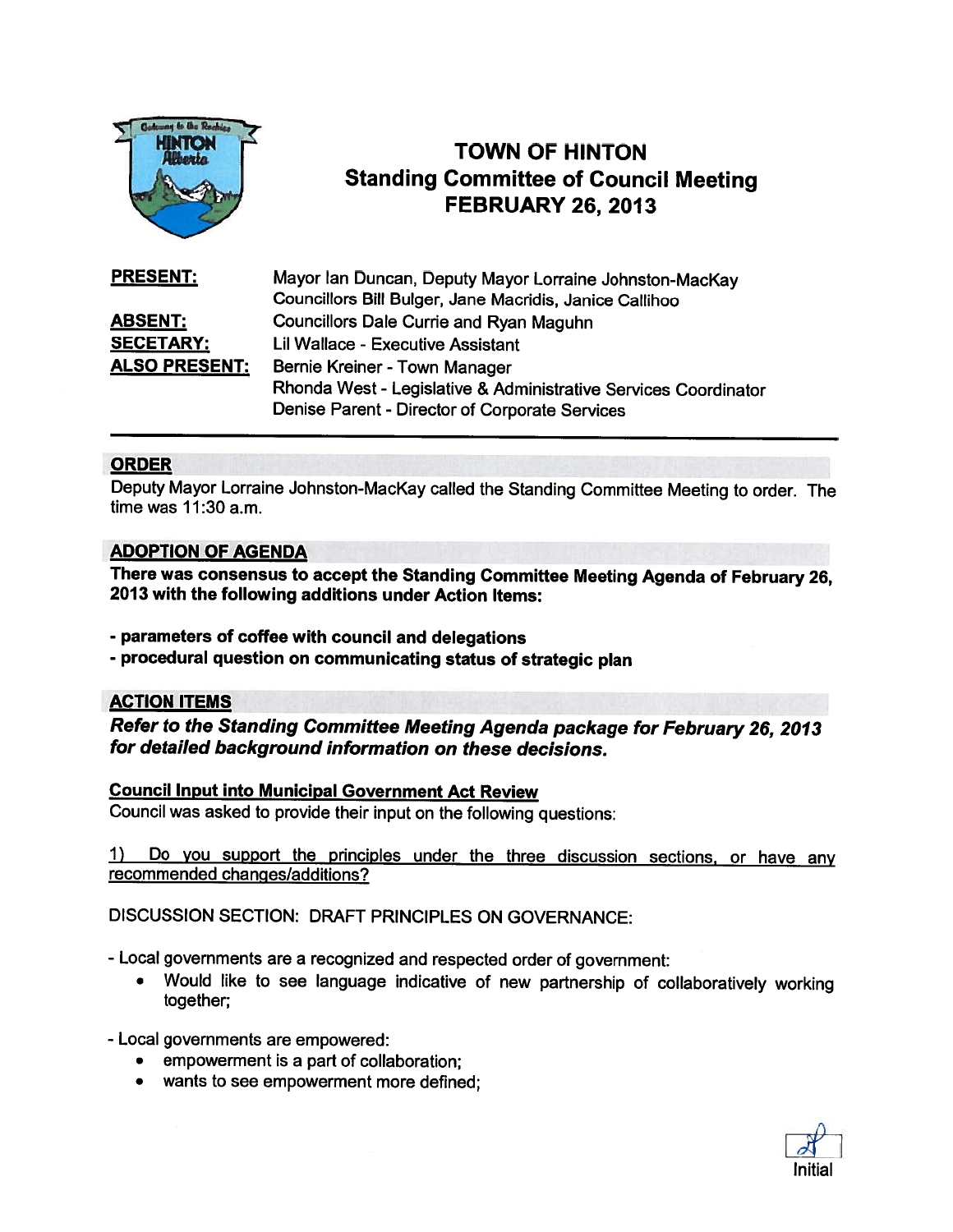Town of Hinton Standing Committee of Council — February 26, 2013 Page 2 of 5

-Local governments are transparent:

- transparency should be <sup>a</sup> guiding principle
- • transparency to be defined with guidelines so there is more consistency in municipalities; how is transparency expected

- Local governments are innovative and viable and embrace partnerships, cooperative agreements, and inter-municipal relationships:

- • feels local governmen<sup>t</sup> is progressing as innovative and viable; need to find funding solutions and not expecting province to do it all; more P3s;
- •all levels of governmen<sup>t</sup> working together; Hinton already doing that <sup>a</sup> lot.

- Local governments have the authority to enter into agreements with others:

- as long as doesn't bind us to working through agreements when municipalities can go it alone; would be as encouragemen<sup>t</sup> rather than binding so we wouldn't be stopped in doing something; proceeding with Switzer Drive project for example.; trust goodwill of each other to do the municipal work;
- currently the bargaining power is unequal so difficult to come to inter-municipal agreements;

DISCUSSION SECTION: DRAFT PRINCIPLES ON ROLES & RESPONSIBILITIES

- yes the desired outcomes are stated as principles
- the public is less clear of whose responsibility it is ( \*\* ); that needs more clarity sc municipality isn't questioned or faulted for things not their responsibility. (Is this <sup>a</sup> future public education opportunity provincially?)

- Provincial and municipal governments meet their respective responsibilities and must have agreemen<sup>t</sup> for delegated service delivery with adequate resource provisions:

• more municipal governments coming together in partnerships for delivering provincial initiatives by advance agreemen<sup>t</sup> to move forward;

DISCUSSION SECTION: DRAFT PRINCIPLES ON REVENUE SOURCES AND **AUTHORITIES** 

- Local councils have the right to make decisions on multifaceted revenue sources (including different types of taxation):

- $\bullet$  province should welcome that accountability; municipalities have to have <sup>a</sup> greater role in revenue collection accountability for covering municipal responsibility/costs.
- • community needs to be educated on property taxes; how much funding provided by province; see where partnerships need to be done and sources of revenue coming from in our tax dollars; (see \*\* above).

- The Province encourages and supports long-term planning for municipal infrastructure including development, maintenance, and replacement:

- language in this bullet (#3) should be firmer
- feel these bullet points are several ways of saying same thing

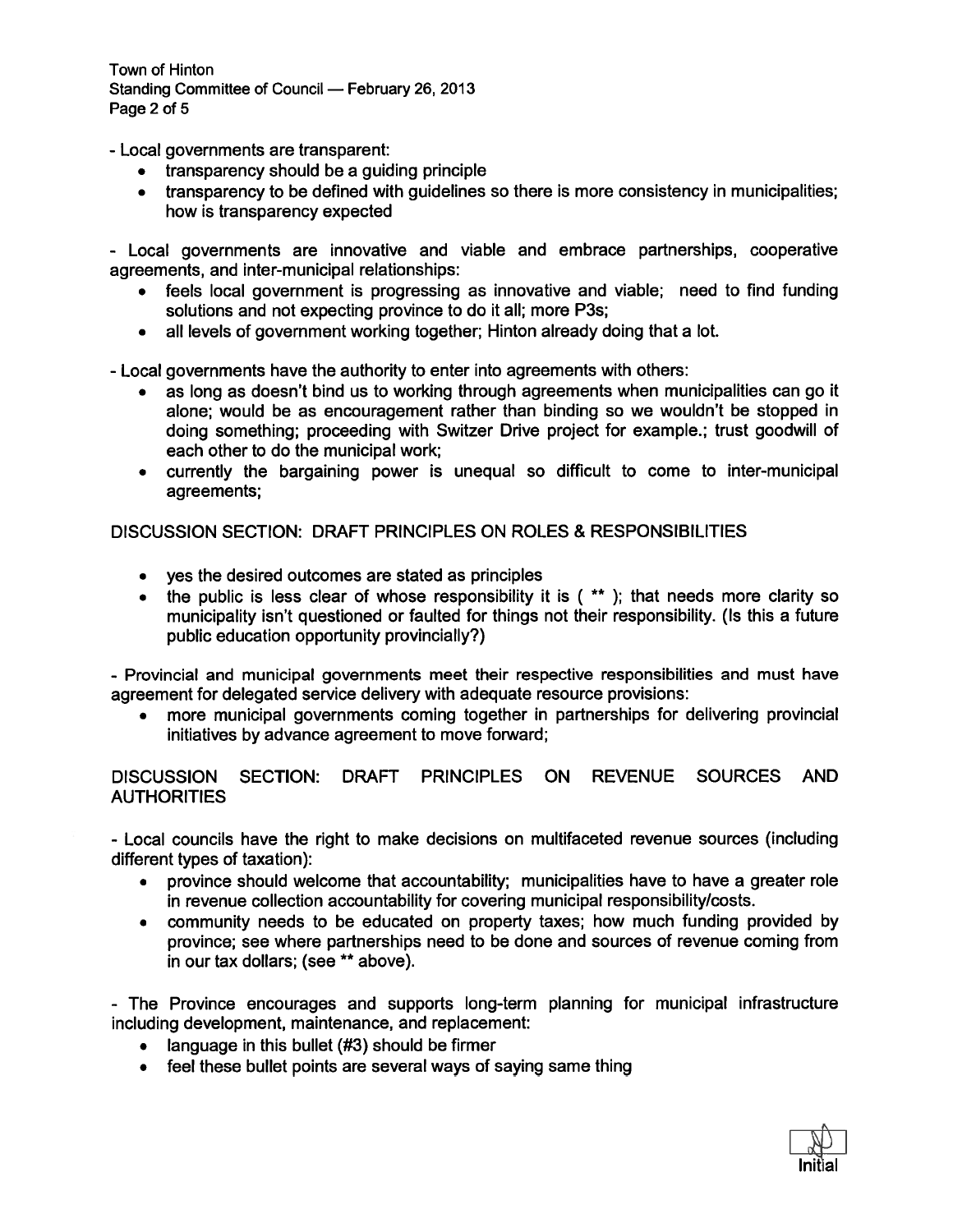Town of Hinton Standing Committee of Council — February 26, 2013 Page 3 of 5

• would like to have consideration given to have, for example, MGA chapters 1-10 for urban and 11 to 20 for rural municipalities as what is applicable to themselves;

-All provincial resource revenues should be shared equitably among municipalities:

- municipalities want strengths to create more funding; not province dictating what you get;
- want to have predictable funding and gran<sup>t</sup> funding is not predictable;
- want municipalities to have <sup>a</sup> higher amount of revenue to operate; grave concern for MGA to start giving municipalities new writing tax power rather than getting grants as <sup>a</sup> revenue stream;

## Do you want grants or delegated revenue authority to fund the municipality responsibilities?

Several councilors chose "delegated revenue authority" as their answer with one councillor requiring more information on revenue authority in order to make <sup>a</sup> decision; sees merit for both sides; doesn't want Hinton people to have to pay more in taxes.

Mayor Duncan advised he will be attending <sup>a</sup> meeting in Grande Prairie on March 26, 2013 respecting the MGA review topic and asked Administration to provide him with <sup>a</sup> synoptic of today's discussions. Council will review the MGA topic again at the next Standing Committee meeting.

## 2) Are there any high-level ideas you'd like to see addressed in the new MGA and

3) Are there any specific issues and changes to the MGA you'd like to see

Before the next Standing Committee meeting Council was asked to give some thought to the following questions:

- are there things you feel the MGA is blocking specifically?
- would like to see "pecuniary interest" reviewed and simplified with plain language
- would like to know how many meetings you can miss consecutively

Council can send their specific questions or issues to either Mr. Kreiner or Mrs. Wallace prior to March 7, 2013 to be included in the next meeting discussion.

Deputy Mayor Johnston-MacKay called <sup>a</sup> short recess at 1:02 p.m. The meeting reconvened at 1:12 p.m.

# Parameters of coffee with council and delegations

Individual councilors have been approached by citizens of Hinton that would like to have more good community news presented during "Minute with Council" at Regular Council meetings as there are so many good things going on in our community. Citizens are to be encouraged to come forward with these sharings.

Clarification was made between "Minute with Council" and appearing as <sup>a</sup> "Delegation" with the distinction being:

Initial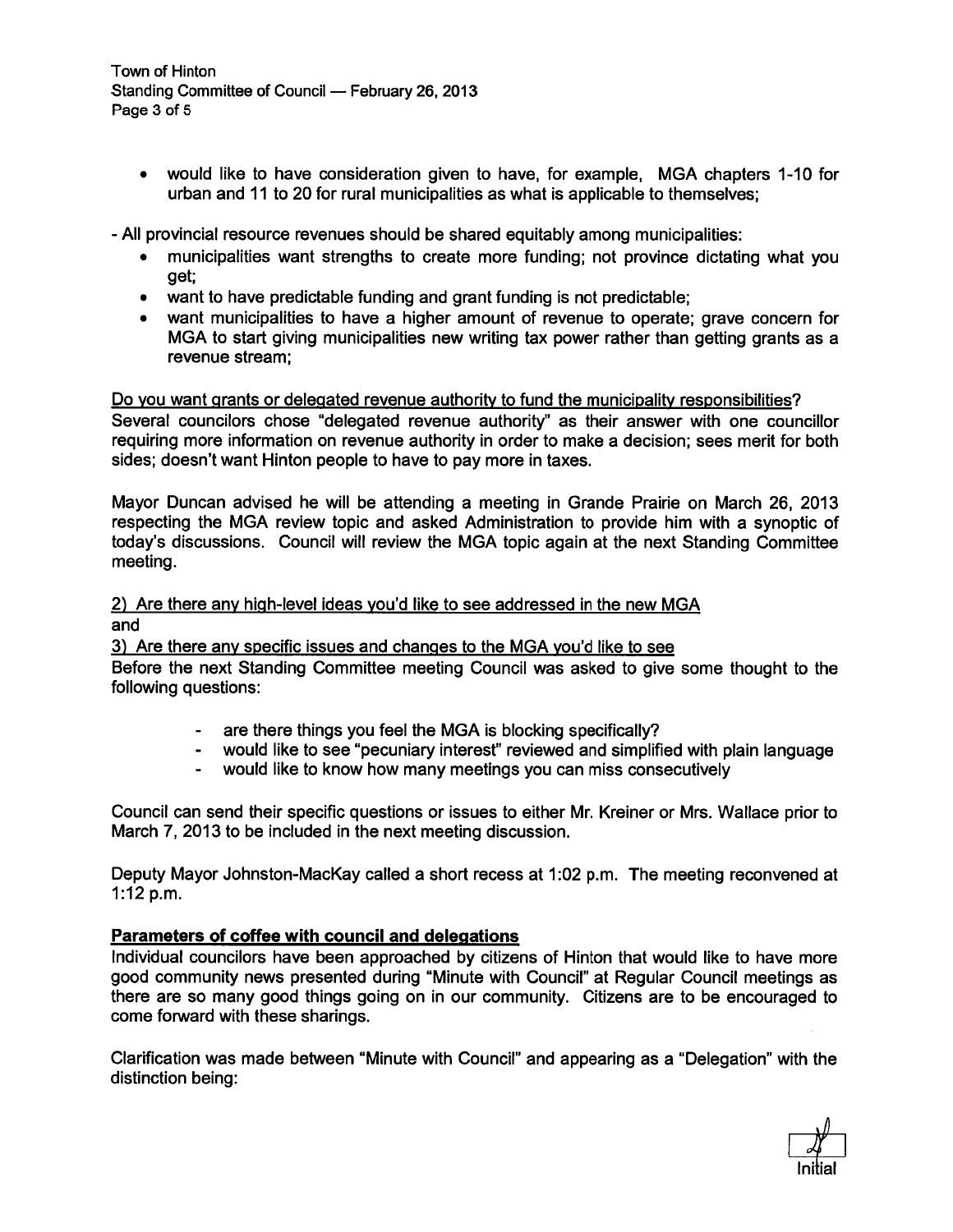Town of Hinton Standing Committee of Council — February 26, <sup>2013</sup> Page 4 of 5

"Minute with Council" is exactly that, <sup>a</sup> very short time frame for citizens to bring to council's attention items of concern or good news items; no questions will be asked by council and no council decisions made at this time;

"Delegations" are <sup>g</sup>iven <sup>10</sup> minutes to presen<sup>t</sup> their items, including any written materials. Those written materials are to be included in the agenda package before the council meeting so that council has the opportunity to properly review the material being presented and become informed prior to the meeting. Council has the opportunity to ask questions of the delegation after the presentation has been made. No council decision is made at this time. If the delegation does not provide their materials prior to the agenda preparation deadline, then their presentation will be moved from the current agenda to the next available date taking into account the next convenient date for the delegation.

In order to be effective and responsible decision makers, Council requested Administration to continue to monitor the anticipated length of meeting time and to schedule the number of delegations and action items accordingly, with the preference being no more than two delegations per meeting if possible.

# Procedural question on communicating status of strategic <sup>p</sup>lan and development

Mr. Kreiner asked council how they would like to more frequently and visibly communicate the municipal strategic <sup>p</sup>lan status updates. Council's consensus was that one hour on the Regular Council agenda be set aside quarterly during the year so the municipal strategic plan progress is discussed.

Mr. Kreiner then asked council how they would like to more frequently receive development updates. Council's consensus was that every second month the Director of Planning & Technical Services attend the Regular Council meeting and provide updates to council.

Council members are to forward all minutes of external committee meetings (where council have been appointed to that committee) they receive to the Executive Assistant for inclusion in the weekly council information packages that are distributed.

## ADDITIONAL INFORMATION

## Urgent Matters from Council and Town Manager

Councillor Jane Macridis advised council she is participating in <sup>a</sup> teleconference tonight with Doug Griffith and Fred Home re air ambulance services, It was indicated that West Fraser does have <sup>a</sup> heli-pad for STARS Ambulance to land.

Bernie Kreiner advised that Woodland Court condo association had their annual general meeting last night and the noise issue is not substantial; there will be trees along the boundary; the propose<sup>d</sup> access item saw pros and cons of that idea and <sup>a</sup> final direction back by March 10, 2013; the gate may disappear as time has passe<sup>d</sup> and both parties don't recall who originally pu<sup>t</sup> the gate up.

# Executive Assistant Logistics Information

No upcoming events logistics were discussed.